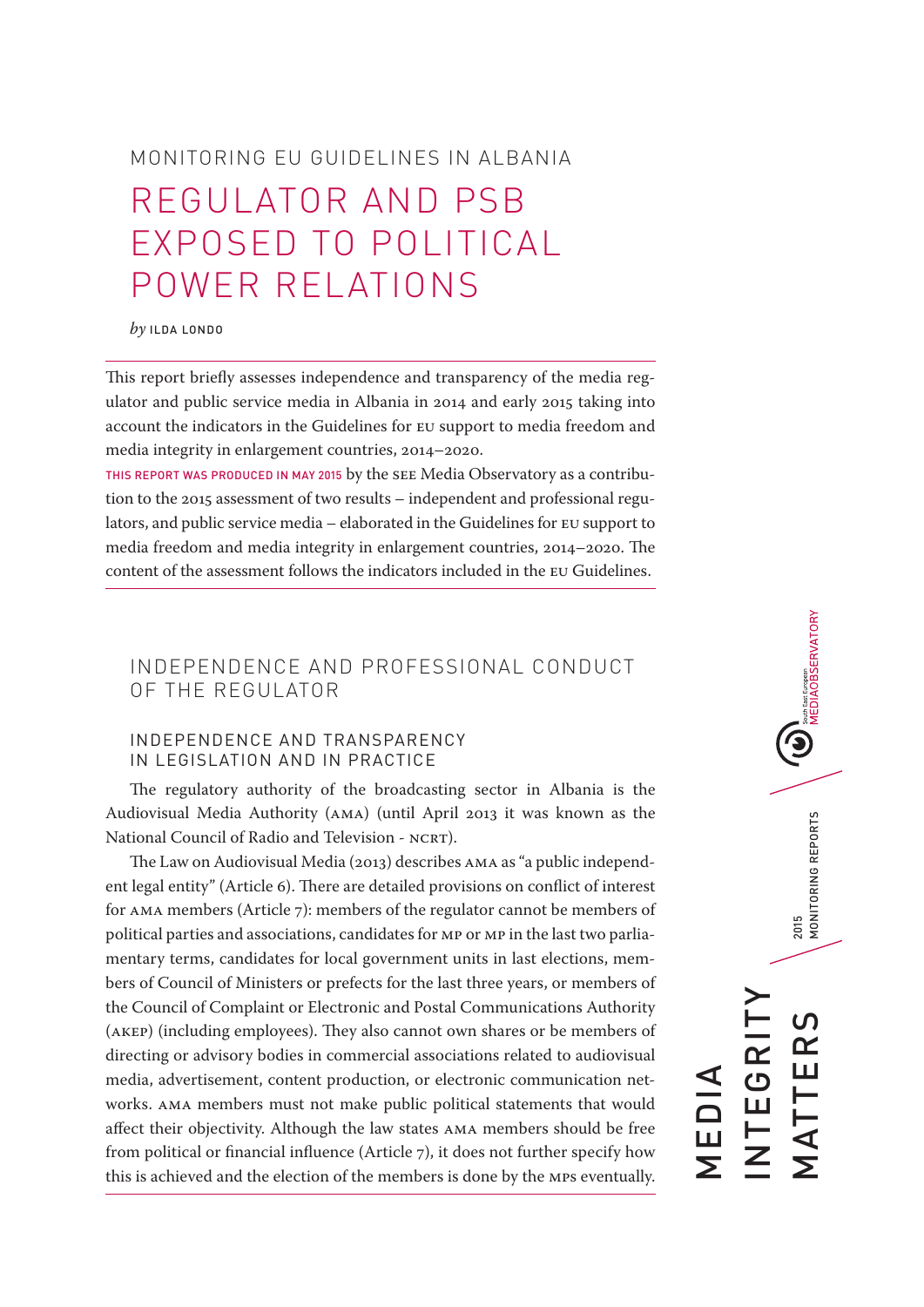With regards to transparency, AMA is obligated to publish part or all of its  $\infty$ expenses and revenues (Law on Audiovisual media, Article 102) on its website, and should submit annual report to the parliament (Article 28.) Until April 2013, the regulator was obliged to publish its decisions online and in the Official Gazette, but the current legislation no longer specifies this requirement. With the new law on access to information (2014), each public institution has to draft a transparency program, assign an information coordinator and keep a register of FOIA requests and make it available online. AMA has complied so far with these requirements, but it is early to speak of transparency record, given the novelty of the law.

The regulator's tasks include proposing and drafting new legislation. AMA has been a part of the working group for the new law on audiovisual media which went into force in April 2013. There have been no new legal initiatives in 2014, but the regulator is generally consulted when there are such legal initiatives. Furthermore, AMA is consulted as a relevant stakeholder in topics of media regulation changes. In recent years, consultations with relevant stakeholders (representatives of media industry, civil society and foreign actors) have preceded approval of laws - although the degree to which stakeholders' opinions eventually find their way in the final draft of the law is debatable, at least everyone is given a chance to participate in the discussion. However, professional organizations are significantly weaker and have lower access to policy making as compared to the more powerful business and political players. AMA has restarted the digital licensing process with a consultation meeting of five main contestants in April 2015, but one of the players complained that the consultation process was hasty and insufficient.

Although imagined as an entity free of political pressure, it is considered that the work of the regulator has been under direct or indirect influence of the political actors in the country. Firstly, the mechanism for election of the members of the regulator reflects the power-relation of political parties in the Parliament. Furthermore, political dynamics in the Parliament appear to have a direct influence on ability of the regulator to function: for most of 2014, AMA was unable to function because it lacked the quorum and new members due to political deadlock. In addition, in 2014 there were several attempts and legal disputes started from the ruling majority, which claimed that the term of the then chair of AMA had in fact expired. The opposition rejected these claims, but the chairwoman was eventually suspended, after the start of a criminal investigation. This led to a renewed crisis between the two political factions. Currently, even though AMA has six of the seven members it should have, it still cannot meet the quorum - two representatives of the opposition refuse to participate in meetings, claiming that the current chair and new members of AMA, elected only by the ruling majority, lack legitimacy. A trial is ongoing in this respect, started by the opposition. Hence, political fight and inability to agree on election procedure has a direct impact on AMA operations.

ALTHOUGH IMAGINED AS AN ENTITY FREE OF POLITICAL PRESSURE, IT IS CONSIDERED THAT THE WORK OF THE REGULATOR IN ALBANIA (AUDIOVISUAL MEDIA AUTHORITY, AMA) HAS BEEN UNDER DIRECT OR INDIRECT INFLUENCE OF THE POLITICAL ACTORS IN THE COUNTRY. THE MECHANISM FOR ELECTION OF THE MEMBERS OF THE REGULATOR REFLECTS THE POWER-RELATION OF POLITICAL PARTIES IN THE PARLIAMENT. FOR MOST OF 2014, AMA WAS UNABLE TO FUNCTION BECAUSE IT LACKED THE QUORUM AND NEW MEMBERS DUE TO POLITICAL DEADLOCK.

REGULATOR AND PSB

REGULATOR AND PSB

EXPOSED TO POLITICAL POWER RELATIONS 2

EXPOSED TO POLITICAL POWER RELATIONS

 $\sim$ 

2015 MONITORING REPORTS MEDIA INTEGRITY MATTERS<br>2015 MONITORING REPORTS MEDIA INTEGRITY MATTERS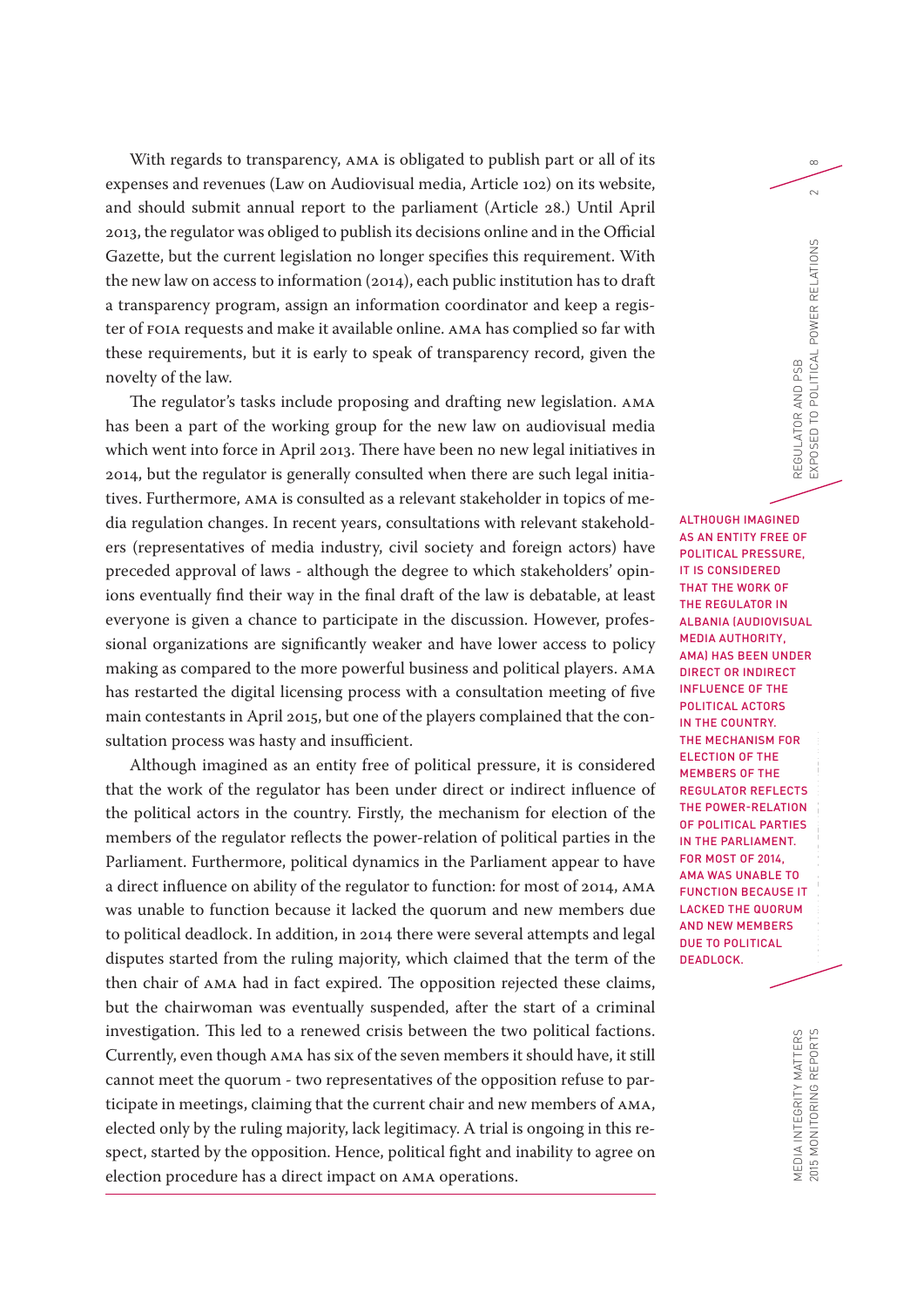#### FINANCIAL AUTONOMY OF THE REGULATOR

Since 2006 the regulator does not receive funding from state budget, most of its revenue comes from license issuing and fines collection. AMA can request state funding "in cases it evaluates that some expenditures are necessary for the discharge of its functions and they are of a special type and for which there is no other means of funding." However, there is no guarantee that it will receive such funding. AMA has currently asked for state funding regarding digital switchover process, and the first two attempts have been denied. Overall AMA budget in the last years has been relatively stable, but its realization is highly dependent on fees that operators pay, and their payment is not always timely, which makes the budget uncertain to some extent. In addition, AMA receives 20 percent of the fines placed on audiovisual media, but AMA reports indicate that collection rate of fines is low and that the collection process is lengthy. All these factors create a sense of financial insecurity and instability for the regulator.

Media outlets have to submit annual financial reports to the tax office and to the Audiovisual Media Authority, but they are not required to make ownership or finances public in a more general sense. The media outlets do not always respect this obligation: in 2014 AMA reported that 122 operators out of 258 active ones submitted financial reports to AMA. The regulator provides general data on financial reports of media outlets, but does not publish them separately. The Law on Competition Protection (2003) applies to all commercial organizations, including media companies. The Competition Authority is in charge of all cases related to competition, and no special rules are envisaged for media. In practice the Authority has never intervened in media sector, therefore no fines have been imposed thus far.

## REGULATION OF MEDIA OWNERSHIP AND STATE ADVERTISING

The 2013 Law on Audiovisual Media (Article 62) specifies restrictions for media concentration and cross-ownership. One natural or legal person cannot own more than 40 percent of a media company with a national license, and the owner of a national license cannot own more than 20 percent of another company that owns a local or national license. Not more than two local licenses (one audio and one audiovisual) are allowed per owner while the overall ownership must not exceed 30 percent of advertising market. However, there is no official information about the size of the advertising market in general, though there are private companies that provide that information. Most of these rules are formally enforced; however, there are constant speculations about the hidden ownership or abuse of the limitations of ownership shares.

On 24 April 2015, an MP from the ruling majority submitted a proposal to completely repeal Article 62 of the Law on Audiovisual Media, and just leave media ownership regulation to the Competition Authority. The proposal was  $\infty$  $\infty$ 

MEDIA INTEGRITY MATTERS

MEDIA INTEGRITY MATTERS<br>2015 MONITORING REPORTS

2015 MONITORING REPORTS MONITORING EU GUIDELINES IN ALBANIA

MONITORING EU GUIDELINES IN ALBANIA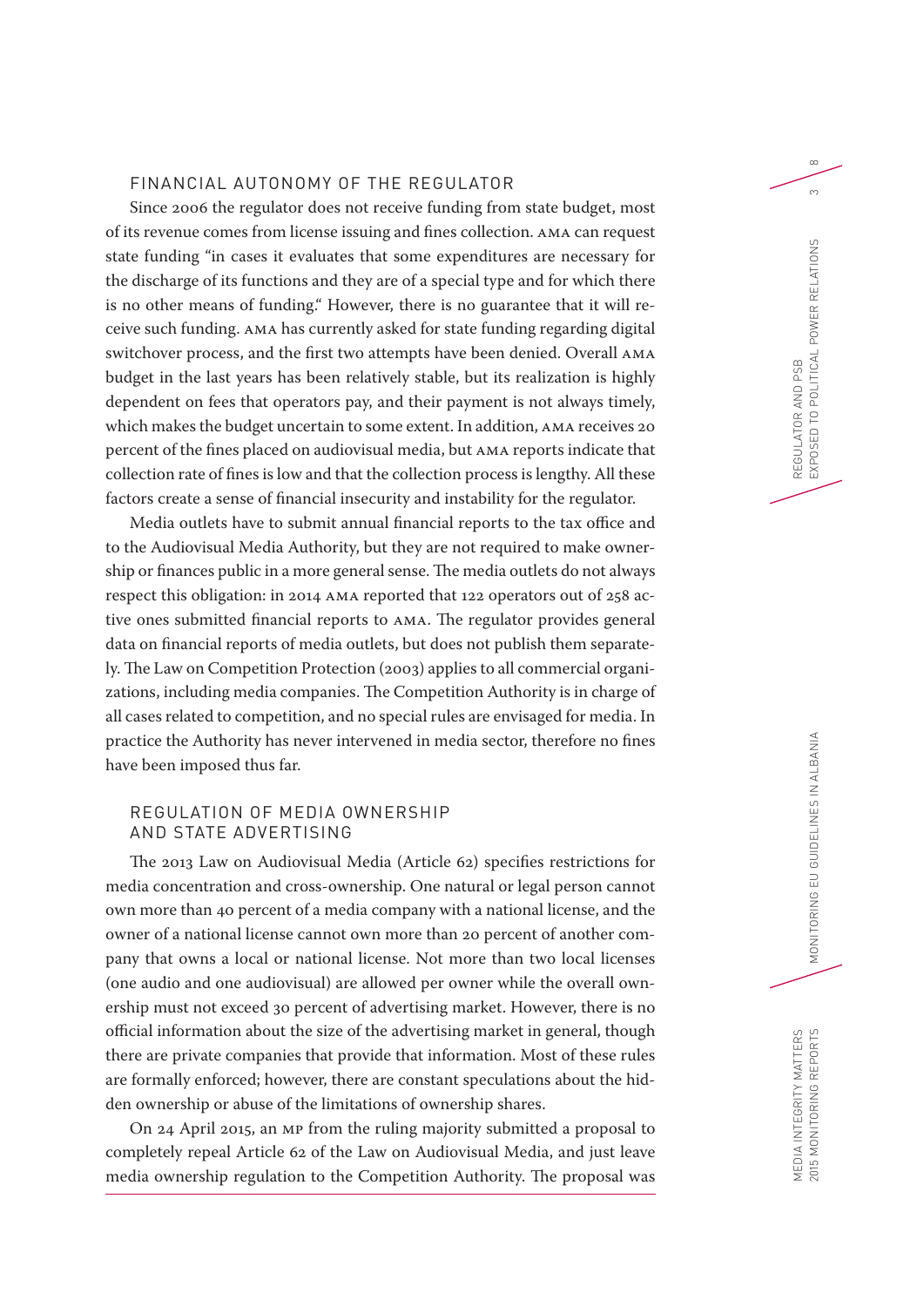just submitted and has not been discussed yet, but this is a dangerous develop- $\infty$ ment regarding media pluralism and prevention of monopolies.

Print and audiovisual media cross-ownership is allowed. "State advertising" is poorly regulated – the regulations are unclear or cannot be enforced. Media analysts evaluate that State advertising in the past has been preferential to media that support Government and that the state advertising has not been guided by economic, but rather political criteria. State advertising is non-transparent: volume and share per media is not publicly available. In addition, there is no official information about the size of the advertising market in general.

Certain policies, such as price subsidy for newspapers, affect all media without discrimination. In 2014, there have been several cases when it was alleged that media close to the government, through other companies they owned, benefited from public funds. The concept and practice of media subsidies are not applied at all, so there is no regulation and no public body that could monitor this field (including the Competition Authority). The information on funds given to each media is not published in a transparent manner. There are ways of tracking the expenditure of state treasury to different actors, but it is not published in a transparent and pro-active way for the sake of transparency as such.

The new Government (that came to power in September 2013) made it one of its campaign and program priorities to stop state advertising and clientelistic relations with the media outlets. However, there have been several cases when media analysts have alleged that public funds were channeled as advertising to media close to the government, or for other activities to companies owned by or related to media owners. There is no transparency in advertising expenditures of big state-owned companies. Payments made from the state treasury can be accessed online for main state institutions, but they are not always clearly labelled as advertising and they can go to other companies, instead of the media company, hence not easily tracked. The volume and share of this kind of advertising per media outlet is not made public. Policy makers generally do not conduct sector analysis. The audience measurement is conducted by commercial companies, it is not public information (available only upon payment), and it is not used as a factor in policy-making.

## POLICY AND PRACTICE

There is a tendency to copy-paste media laws from other countries, sometimes making the laws inapplicable and clashing with reality on the ground. There is no specific legislation pertinent to informal economic pressure on media, thus there are no legal checks for such pressure. The Law on Audiovisual Media enables the Audiovisual Media Authority for electronic media (no such regulator exists for the press) to conduct analysis related to development of electronic media, which may include market situation as well, but so far they have not done it yet. There is no such regulator for print media.

 $\overline{a}$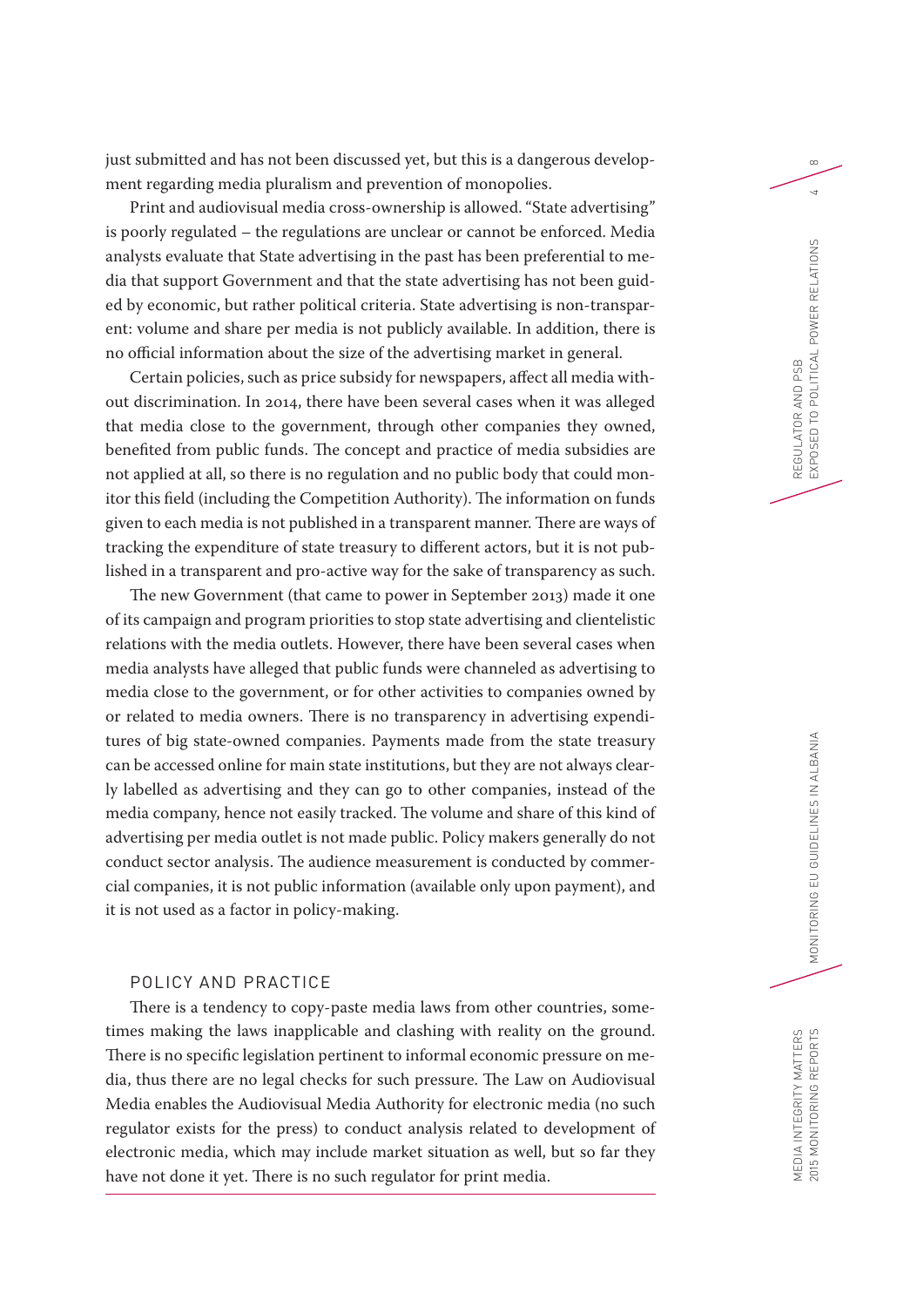Media analysts claim that business interests significantly curb independent  $\infty$ reporting in Albania. The process of privatization has not been problematic since there has been no privatization - the old media have disappeared and new media have been established.

## PUBLIC SERVICE MEDIA

## PUBLIC SERVICE REMIT

The Law on Audiovisual Media (Article 91) defines the statement of purpose of the public service media – Albanian Radio-television (RTSH) – as follows:

"As a media service provider devoted to the most noble ideals of national public broadcasting service, the [RTSH] shall deliver qualitative radio and television services to inform, educate and entertain the public, serving the nation, all the society groups, including the minority groups.

The [RTSH] is committed to an impartial coverage of the local and international news.

The [RTSH] shall deliver programs that reflect the listeners and viewers of all ages, the diversity of Albanian life. The [RTSH] shall prepare qualitative programs of value, in order to enrich the mental and spiritual world of the people."

The main aims of the RTSH are, summed up: to respond to the interests, demands, and concerns of the entire population and to pay a special attention to diverse elements of the Albanian culture and language; to support values of the Constitution, including freedom of expression and right to information; to provide a wide range of programs in the Albanian language that reflect cultural diversity, entertain, inform, and educate the public, to ensure coverage of sports, religious, and cultural events, and to meet the expectation of the public in general and minorities, in particular; to provide domestic and foreign news and current affairs programs and coverage of the parliamentary activities, and to help and facilitate the expression of modern culture and encourage innovation and experimenting in the field of broadcasting.

In order to fulfil the main aims, particular objectives put before the RTSH are: to set up, maintain, and put into operation a national audio and audiovisual broadcasting service, which should be as free and accessible as possible for all citizens; to set up, maintain and put into operation transmission stations; to provide a teletext service and web page; to set up and maintain an orchestra; to help and cooperate with relevant public institutions in the distribution of information in case of a state of emergency; to set up, maintain, and put into operation a broadcasting service accessible as much as possible to the Albanians outside Albania; to set up, maintain, and put into operation, upon approval from the AMA, local and regional broadcasting services and services for different

2015 MONITORING REPORTS MONITORING EU MONITORING EU GUIDELINES IN ALBANIA STEERING COUNCIL HAS FAILED TO TAKE AN ACTIVE ROLE IN MONITORING AND GUIDING RTSH PERFORMANCE. NORMAL FUNCTIONING OF THE STEERING COUNCIL HAS BEEN HINDERED FROM DYNAMICS IN THE PARLIAMENT. POLITICAL DEADLOCK BETWEEN THE RULING MAJORITY AND THE OPPOSITION RESULTED WITH MORE THAN A YEAR DELAY WITH **FLECTION OF ALL** MEMBERS OF THE NEW STEERING COUNCIL.

REGULATOR AND PSB

EXPOSED TO POLITICAL POWER RELATIONS 5

REGULATOR AND PSB<br>EXPOSED TO POLITICAL POWER RELATIONS

 $\overline{5}$ 

MEDIA INTEGRITY MATTERS<br>2015 MONITORING REPORTS MEDIA INTEGRITY MATTERS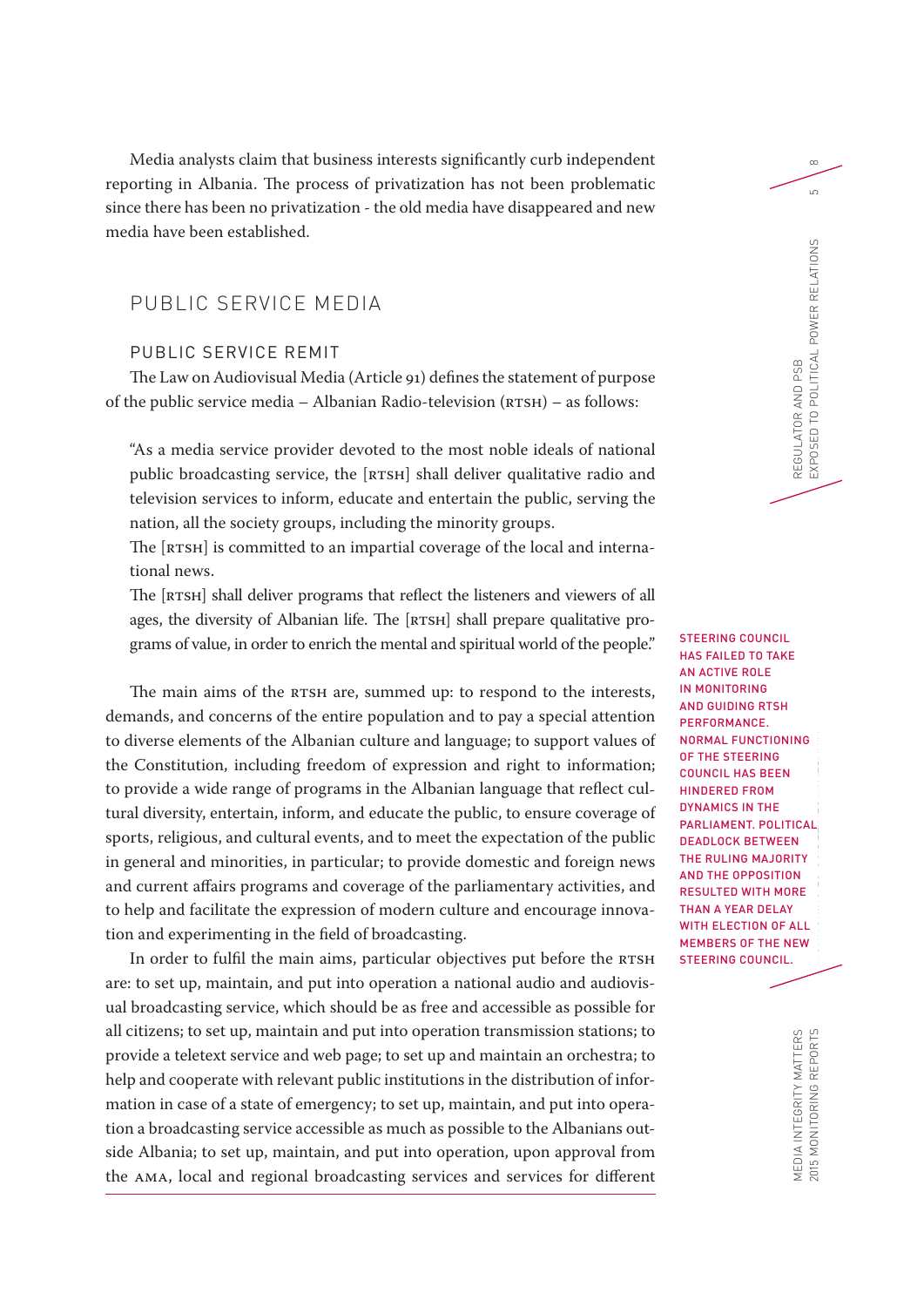social groups; to set up, maintain, and put into operation on-demand nonline- $\infty$ ar audiovisual broadcasting services; and to set up, maintain, and put into operation national multiplexes.

Representatives of PSB were part of the working group that drafted the 2013 Law on Audiovisual Media, along with representatives from other groups. However, it is not clear to what extent the feedback from groups and associations was reflected in the current law. Other than hearings before the Parliamentary Commission, there have been no broader public consultations.The law stipulates that PBS will refrain from bias in the coverage of news events (Article 91). However, media analysts find that editorial independence is weak. Generally, RTSH , to varying degrees, is a permanent client of each ruling majority, especially in its news programmes. The opposition, parts of civil society, and commercial media outlets constantly criticise the TVSH news programme for open support to the Government or for failure to be an ally to public interest.

Supervisory board (called Steering Council) has 11 members, which should come from professional associations (relating to media and other relevant fields), and are elected in a manner that reflects political balance between ruling majority and opposition in the Parliament (Law on Audiovisual Media, Article 94). There is a merit system for selecting members of the Steering Council: no less than 10 years' experience in the areas of media, broadcasting, content, media technology, competition, Albanian language development, art, vulnerable groups, law, technological development, and consumer protection (Law on Audiovisual Media, Article 93). However, though appointed members usually fulfil these merit requirements, the way they are elected in the Parliament makes it easy to favour political alignment instead of professional merit.

A wide array of groups/associations are invited to propose individuals (for membership in the Steering Council) to the Parliamentary Commission for Education and Means of Public Information (Article 94), such as the electronic media associations and print media associations, or the senates of public universities. However, the short-listing is then done by the MPs in the Commission and then voted in the Parliament, so there is no guarantee that all groups will be represented.

Over the years, it seems that the Steering Council has failed to take an active role in monitoring and guiding RTSH performance (both management- and programme-wise), as it is supposed to do. Furthermore, normal functioning of the Steering Council has been hindered from dynamics in the Parliament. Political deadlock between the ruling majority and the opposition has led to a situation where the mandate of all members of the Steering Council was expired for more than a year and the political parties in the Parliament did not agree to proceed with the election of new members. The election of final five members finally took place in April 2015, where the opposition agreed to elect five members, while the ruling majority had previously elected the other five members on its own in December 2014.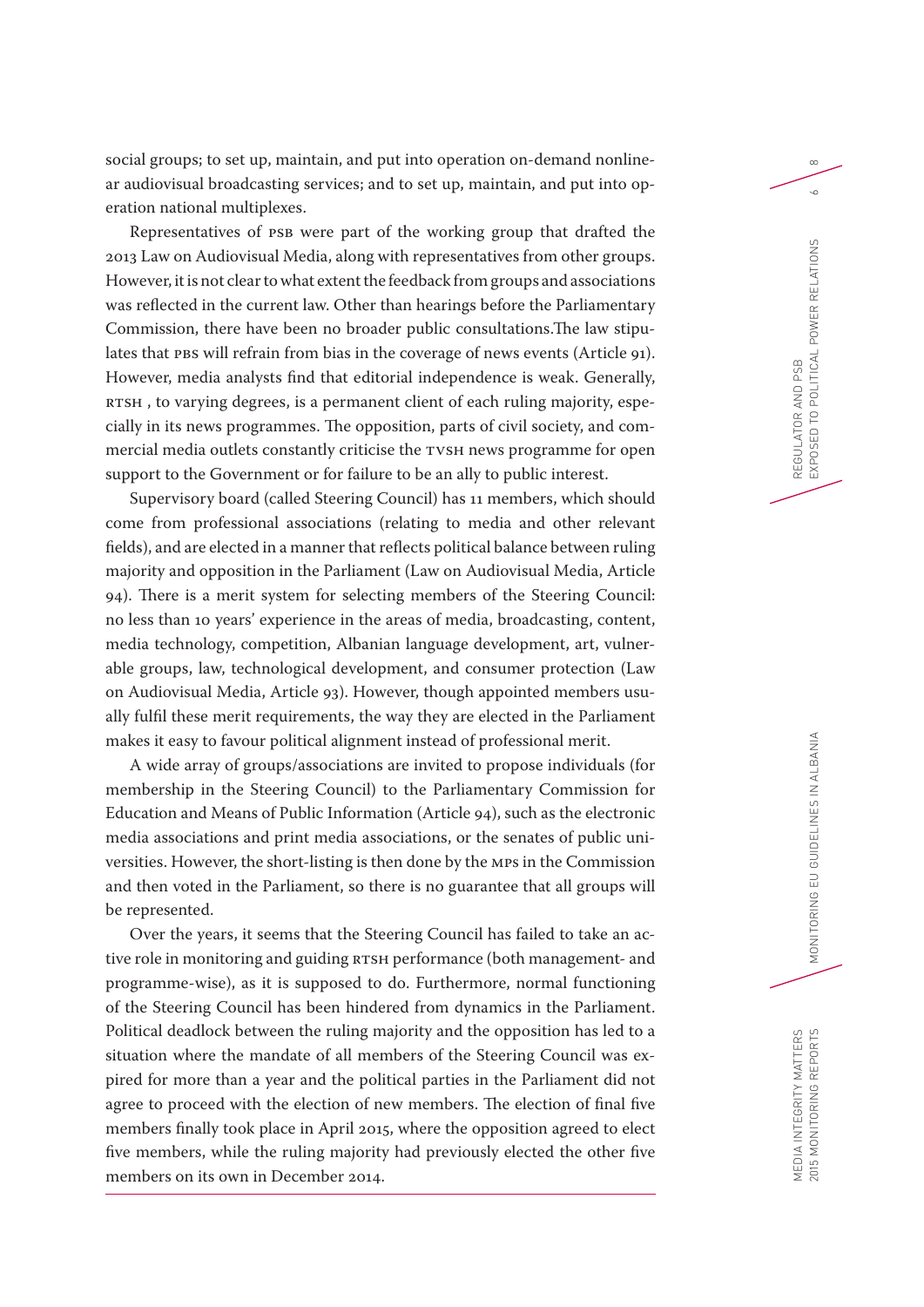## FINANCIAL AUTONOMY AND SUSTAINABILITY AND SOME RESEARCH AND SOMETHING ASSESSMENT ASSESSMENT ASSESSMENT ASSESSMENT ASSESSMENT AND RESEARCH AND RESEARCH AND RESEARCH AND RESEARCH AND RESEARCH AND RESEARCH AND RESEARCH AND RE

PSB financing is relatively autonomous, but its sustainability depends on various factors and structures. The legislation lists a wide range of funding possibilities: subscription (licence) fees, advertising, services to third parties, state budget, selling its programs, public shows and performances, sponsorship and donations (Law on Audiovisual Media, Article 113). The subscription fee is very low – approx. 8.5 EUR per household for a whole year, payable in monthly rates. Though the fee is issued as a part of electricity bill, the collection rate has been lower than it could be due to problems in transmission of funds from electric company to RTSH. In 2014–2015 the government started an action that aimed to collect unpaid bills and as a result the collection of the license fee for RTSH also substantially improved. The improvement resulted with the increased revenue of the RTSH in 2014.

On one hand, RTSH gets revenue from the license fee. On the other, RTSH does not seem to have the upper hand when competing for advertising with commercial television stations. Having in mind also the funds needed for digital switchover, the funds at RTSH disposal are not sufficient for fulfilling public service remit.

State funding or state guarantees for taking bank loans is currently crucial, in the wake of a digital switchover. In March 2015, RTSH signed a contract with a foreign company that will build its two transmission networks. The needed budget for these platforms was estimated to be approximately 26 million EUR (according to the 2012 Strategy for Digital Switchover). It is expected that the government will provide the necessary guarantees for RTSH to receive the loan to cover the building of these platforms, but this is still under review and the contract has not been made public.

Public broadcaster signed the contract for building its two digital networks with a foreign company following a long legal dispute of the tender for this purpose, which was first announced in spring 2013 and then annulled by the then-Minister of Innovation. The legal dispute was concluded and the firm was announced the winner in September 2014. The final contract was signed in March 2015, after negotiations among the firm, the PBS, and the Ministry. Neither the negotiations, nor the final contract are public. According to the Ministry the contract will not be made public, as it is considered a secret contract, under the Law on Public Procurement.

The PSB is required to send an annual report (including a financial one) to the Parliament (Law on Audiovisual Media, Article 102). However, although the public can request such pieces of information, there is no pro-active approach in offering them (for instance, at the time when we are writing this report in April 2015, the 2014 financial report is not available on the RTSH web-site).

The current Law on Audio-visual Media states that a Council of Viewers and Listeners should be set up to address viewers' complaints (Article 111). Since April 2013 when the law was enacted, the body has not been established  $\sim$ 

MEDIA INTEGRITY MATTERS

MEDIA INTEGRITY MATTERS<br>2015 MONITORING REPORTS